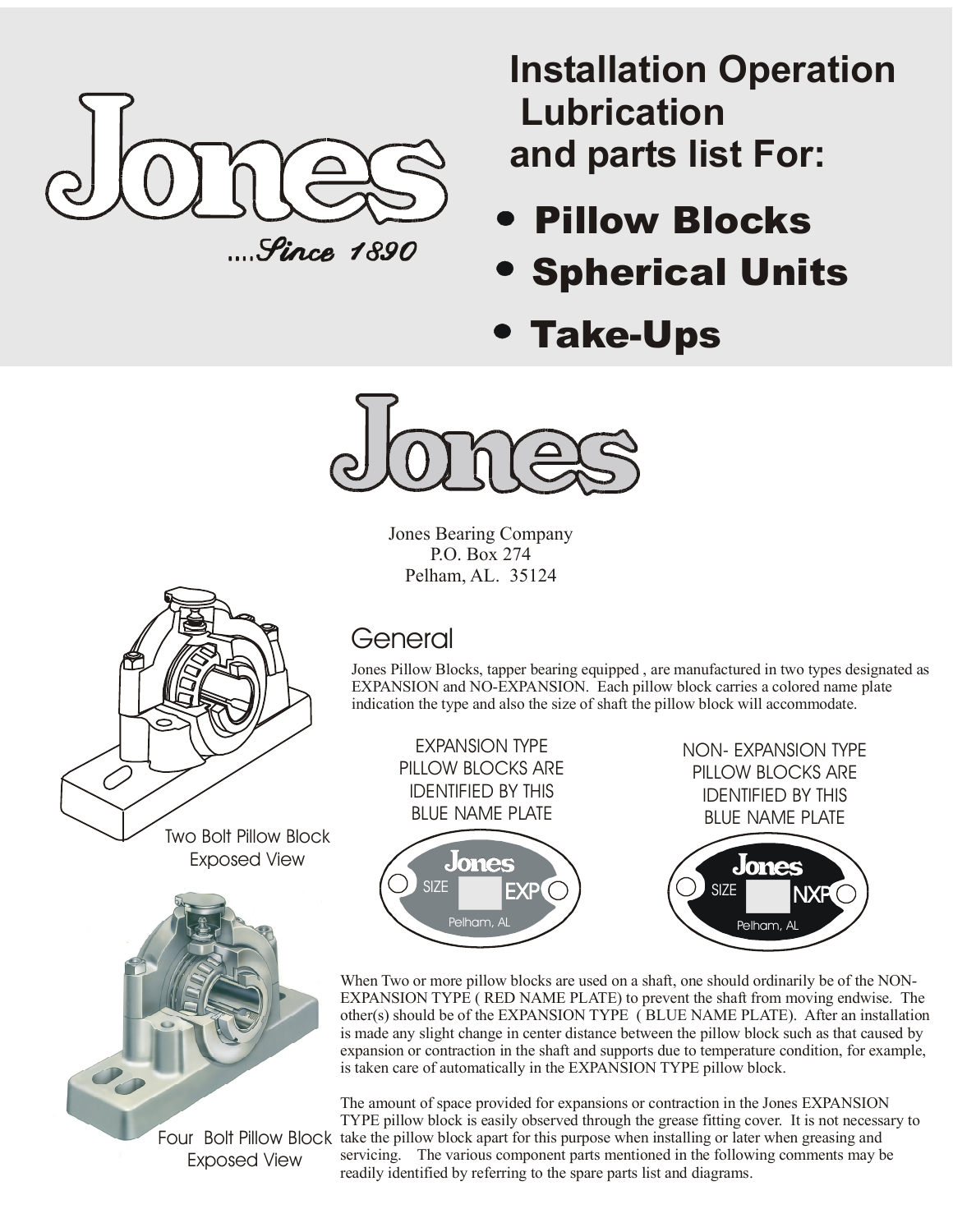### General Information (Cont'd). GREASE FITTING & BUSHING

The tapered bearing is in a self contained unit designated as a housing with a bearing adjusting cover. The bearing has been adjusted at the factory for proper running clearance and the adjusting cover has been locked in place. This adjustment is based on normal ambient temperature conditions and for operation within the speed range indicated in the Jones pillow block bulletin and should not be disturbed when mounting the unit on the shaft. If the pillow block is to be used under higher temperature conditions for speeds in excess of those shown in the Jones pillow block bulletin, consult the factory for further information.

The Cap may be removed from the base for convenience in handling, if necessary when installing , but the cap should always be mounted on the same base and in the same position as originally assembled as they are machined as matched parts and the original assembly should be maintained.

Jones pillow blocks do not require round shafts. shoulders, or threaded shaft portions. They may be mounted on any shaft which is straight and of the correct diameter. Loose adapter sleeves permit the bearings to move on the shaft: therefore, they should be securely locked to the shafts before the pillow blocks are bolted to the support structure.

Jones pillow blocks from 1-15/15 to 3-3/16" shaft sizes inclusive are provided with adapter sleeves have a Clamp Nut, Part Number 2 att the small end. The purpose of the clamp nut is to draw the adapter sleeve in to the tapered bore of the roller bearing and thus, by compression secure the sleeve tightly to the shaft.

In the 3-15/16 size and larger, the adapter sleeve is equipped with two nuts. The Clamp Nut. Part Number 2, located at the small end of the adapter sleeve is used for securing the sleeve to the shaft by means of drawing it tightly in the tapered bore of the bearing in the same manner as employed in the smaller sizes. The Backing-Off Nut, as the name implies, Part Number 17 locating the large end of the adapter sleeve is used for loosening the sleeve from the shaft when necessary for removal.

When Locating pillow blocks on shafts and securing them in place, the Backing-Off Nut should be loosened so it will not interfer with tightening of the clamp nut when drawing the adapter sleeve tightly in to the tapered bore in the bearing. Only after the clamp nut has been drawn up tight and locked in place then the baking off nut be drawn up until it is in contact with the lock washer, Part No. 18, and seal ring., Part No. 20. And then locked in place . The BACKING OFF NUT SHOULD NEVER BE DRAWN UP EXTREMELY TIGHT, as in the case of the clamp nut, as that obviously tends to loosen the adapter sleeve on the shaft.

## INSTALLING PILLOW BLOCKS

1. Shaft should be smooth and free from burrs. They should be round and of the diameter specified for the pillow block. When mounting two or more pillow blocks on the same shaft, the NON-EXPANSION TYPE (RED NAME PLATE) .



SECTION THROUGH PILLOW BLOCKS 1-15/16 TO 3-7/16 SIZES, INCLUSIVE

Should be installed first as one of its functions is to locate the shaft axially in the correct position Pillow blocks should be placed on the shafts by the clamp Nut Part number 2 will be easily accessible and convenient when tightening and for future inspection and servicing.

2. Shaft and bores in the adapter sleeves should be clean and dry when installing. A thin coat of powdered graphite is desirable between the adapter sleeves and shaft as it helps to prevent corrosion and assist in the easy removal of the sleeves if that should be necessary at some future time. Oils, greases or white lead should not be used for this purpose. 3. Loosen Clamp Nut, Part No. 2, about five turns and tap the face of the nut if necessary to be sure to expand the adapter sleeve. Also, loosen the Backing-Off Nut, Part No. 17, on the larger sizes about five turns so there is no possibility of it preventing the adapter sleeve from being drawn securely in to the taper bore in the bearing by the clamp nut. **THIS IS IMPORTANT.**

4. Locate the pillow block at the proper position on the shaft If it does not slide freely into place examine the shaft as well as the bore in the sleeve for burs or other inaccuracies. When sliding the sleeve on the shaft, it may be helpful to place a block between the adaptor sleeve Backing-Off Nut. Part No. 17, on the larger sizes and the pillow block housing to keep the adaptor sleeve open and thus preventing the clamping action of the tapered sleeve from making it difficult to move on the shaft. The pillow block should then be moved into the proper position on the shaft.

5. To put an initial clamp effect into the adapter sleeve, tap against the large end of the sleeve, opposite the clamp nut, or on the larger sizes.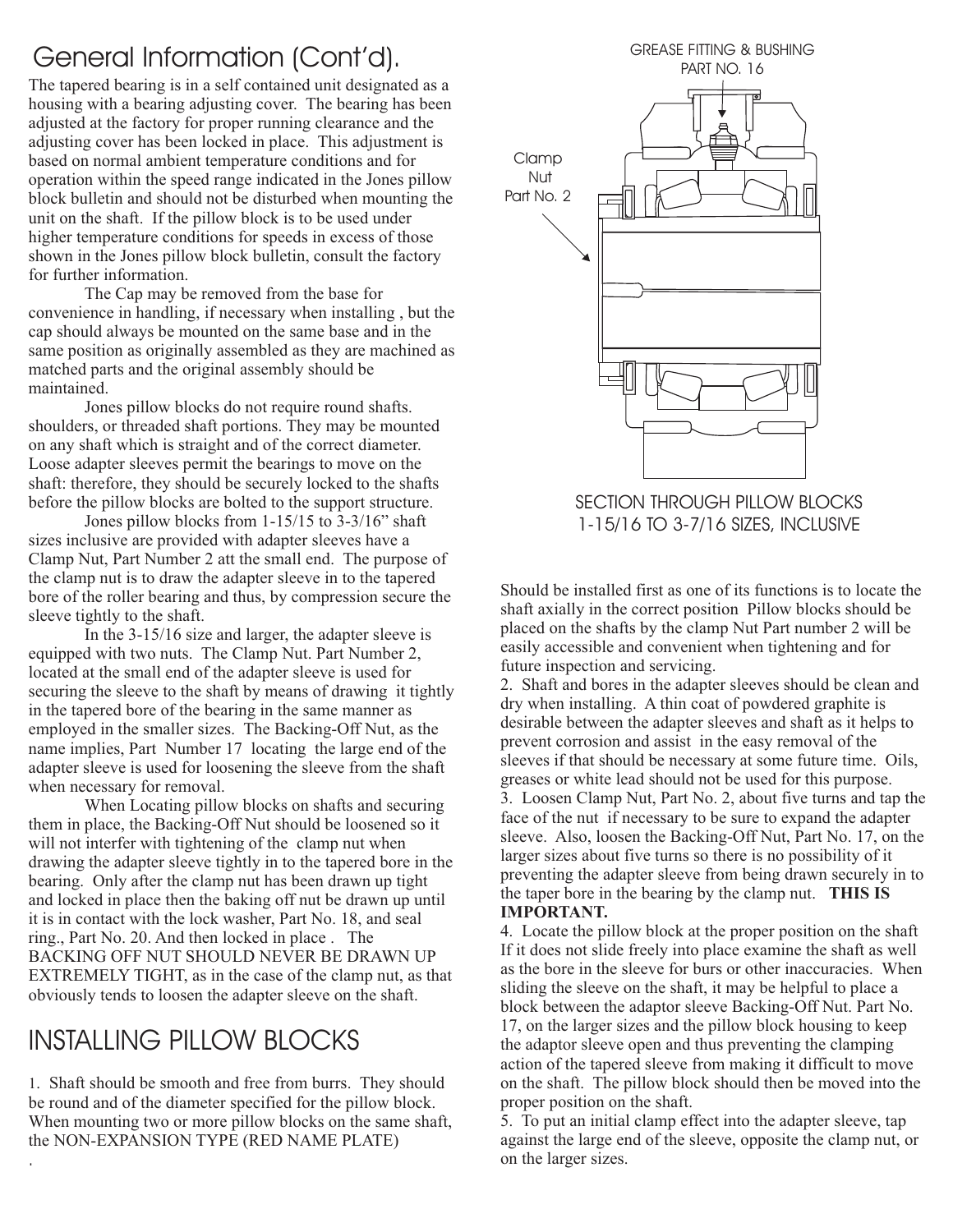

#### SECTION THROUGH PILLOW BLOCKS 3-15/16 And Larger Sizes

Against the face of the Backing-Off Nut, Part Number 17, using a babbit hammer or wood block to prevent the possibility of damage.

6. Use a spanner wrench on Clamp Nut , Part Number 2, tightening by hand. On EXPANSION TYPE ( BLUE NAME PLATE) pillow blocks check through the grease fitting cover to make certain that the grease fitting and bushings, Part Number 16, is centered in the opening to permit endwise movement for possible shaft expansion or contraction.

7. Clamp adapter sleeve tightly to the shaft by a few blows with a hammer on th spanner wrench, thus setting the clamp nut up tight.

8. After the adaptor sleeve and clamp nut have been located and tightened , bend a prong of the lock washer into one of the slots in the clamp nut to prevent the nut from working loose. Do not back off or loosen the clamp nut in order to engage a prong on the lockwasher as the proper indexing for engagement must be done only while tightening to be sure or prevent any movement late between the sleeve and shaft. 9. On the larger sizes having a Backing -Off Nut, Part number 17, a spanner wrench should be used to move it into place for snug metal to metal fit against the lockwasher. Only tighten the Backing-Off Nut moderately as excessive force used here is unnecessary and likely to be harmful as it tends to loosen the sleeve on the shaft. The purpose of the Clamp Nut is to keep the adapter sleeve tight on the shaft while the purpose of the Backing-Off Nut is for easy removal of the adaptor sleeve if this should ever be necessary. Bend a prong of the lockwasher into a slot in the Backing-Off Nut to keep it form working loose. 10. The Pillow Blocks may now be bolted on the supports on which they are to be mounted. The EXPANSION TYPE

## General Information (Cont'd).

( BLUE NAME PLATE) pillow blocks again should be checked through the grease fitting covers to make sure that grease fittings and bushings are centered in the opening to permit the spherical units free endwise movement without interference. Any slight changes in center distance between the pillow blocks such as that caused by expansion or contraction, due to the temperature conditions, are taken care of automatically in the EXPANSION TYPE pillow blocks. 11. Pillow blocks supplied with standard slotted cored holes may be adjusted for alignment during assembly by the amount of movement allowed in the slotted holes. The bolts in such cases are first tightened to prevent the pillow blocks from movement largely by friction between the base of the pillow blocks and the supports to which they are bolted. When pillow block are mounted on either plain or wedge adjusting base plates, adjusting screws are provided to prevent movement in addition to the base bolts. When base plates are not employed and pillow blocks are mounted on structural steel or other supports, it is common practice after the pillow blocks are assembled and aligned to bolt or weld flat steel bars to the supports, bearing against the ends of the pillow block bases, to prevent any possible future movement or displacement, instead of depending entirely upon the clamping action of the bolts. 12. After pillow blocks have been in operation for a short period, it is always desirable to check the adapter sleeves and clamp nuts to make sure they are tight and to insure there is no movement between the sleeves and shafts.

## REMOVING PILLOW BLOCKS FROM SHAFTS

#### **1-15/16" to 3-7/16 sizes Inclusively**

1. Free the lockwasher prong from the slot in the clamp nut.

2. Using a spanner wrench loosen the clamp nut, Part Number

2, about five turns.

3. Using a babbit hammer or wood block, to prevent damage, give the clamp nut a few light blows on the outer face parallel with the shaft to start the adaptor sleeve out of the taper bore in the bearing.

4. When the initial tight fit of the adaptor sleeve in the taper bore is broken and the sleeve loose, the unit may be removed from the shaft.

3-15/16" and Larger Sizes

1. Free the lockwasher prong from the slot in the clamp nut and also in the backing-off nut.

2. Using a spanner wrench, loosen the clamp nut, Part number 2, about five turns.

3. Again using a spanner wrench on the Backing- Off Nut, Part Number 17, tighten the backing -off nut until the adapter sleeve is loose in the taper bore of the bearing and on the shaft. 4. It may be necessary to tap the clamp nut with a few light blows with a babbit hammer or wood block to assist the backng-off nut in breaking the initial tight fit in the taper bore. As soon as the adaptor sleeve is loose, the entire unit may be removed from the shaft.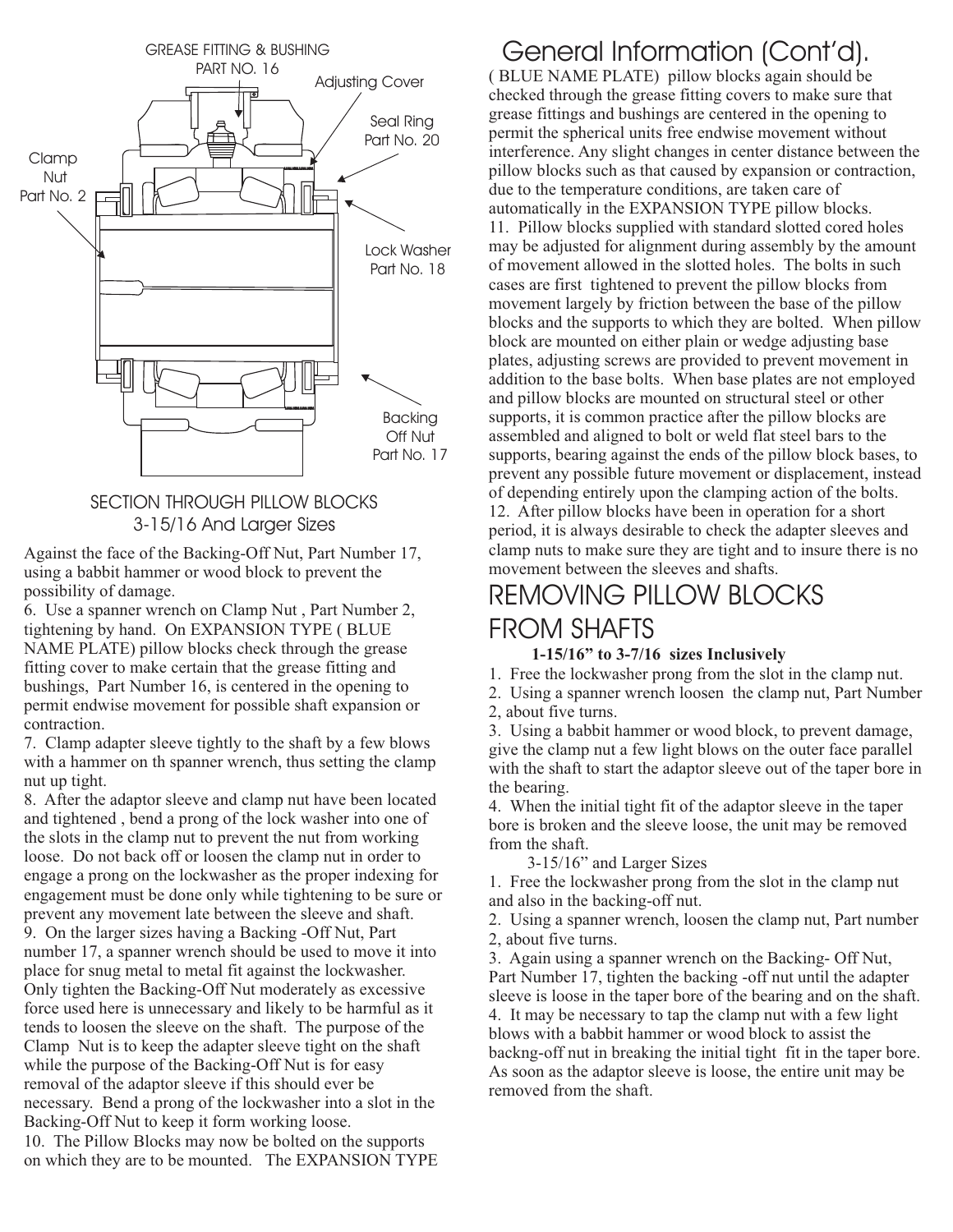## LUBRICATION INSTRUCTIONS

#### GENERAL

The internal parts of all Jones Roller Bearing equipped items are covered with a coating of grease before they leave the factory. Bearings should in all cases be filled with grease before they are put in operation. Lubricant should be applied with a gun thru the hydraulic type fitting located in the unit. In the pillow block the fitting is recessed in the cap and protected by a snap top cover. The amount of lubricant used and the frequency of application should be governed by the conditions under which the bearing is installed and the speed at which it is operated

There are several functions of the lubricant:

- 1. To reduce the friction of the parts and protect them against excessive wear.
- 2. To protect the highly polished bearing surfaces from corrosion.
- 3. To aid in carrying away heat.
- 4. To help the seals in keeping foreign matter out of the bearings.

#### OPERATION

It is considered desirable to lubricate new pillow blocks several times at short intervals after they have been placed in operation. Under normal conditions of service, they should then only require lubrication at intervals as shown in the table below.

| Surrounding<br>Conditions      | Temperature                            | Lubrication<br>Intervals    |
|--------------------------------|----------------------------------------|-----------------------------|
|                                | Up to 120 Degrees F                    | $6-12$ Months               |
| Clean                          | Over 120 Degrees F to<br>250 degrees F | 1-4 Weeks                   |
| Moderate &                     | Up to 120 Degrees F                    | 1-4 Weeks                   |
| <b>Heavy Dust</b><br>and Dirt  | Over 120 Degrees F to<br>250 degrees F | One or more<br>times a week |
| Water Splash<br>Ωr<br>Moisture |                                        | One or more<br>times a week |

Some sizes cannot be operated at this speed. This table is to be used as a suggested lubrication interval guide only and is not for determining maximum permissible R.P. M. See table for maximum R.P.M. Red commended. CAUTION--this table does not take into consideration the radial load capacity of the bearing-Refer to Jones Pillow Block Catalog.

#### MAXIMUM R.P. M .RECOMMENDED

| STANDARD SHAFT SIZE IN INCHES |  |  |  |  |  |  |                                                                                                                                                                      |  |  |  |
|-------------------------------|--|--|--|--|--|--|----------------------------------------------------------------------------------------------------------------------------------------------------------------------|--|--|--|
|                               |  |  |  |  |  |  | $\left  2\frac{3}{16} \right  2\frac{15}{16} \left  2\frac{7}{16} \right  3\frac{7}{16} \left  3\frac{15}{16} \right  4\frac{7}{16} \left  4\frac{15}{16} \right  6$ |  |  |  |
| MAXIMUM SHAFT SPEED--R.P.M.   |  |  |  |  |  |  |                                                                                                                                                                      |  |  |  |
|                               |  |  |  |  |  |  | 2500  2500  2000   1700   1500   1000   1250   1250   750   750   500   500                                                                                          |  |  |  |

No definite rules can be given to cover all applications. The frequency of greasing should be governed by the specific conditions under which the pillow block is installed and the speed at which it is operated. Faulty lubrication is generally indicated by an unusually high operating temperature or by noise coming from the bearing if it is running dry. High temperatures with excessive leakage of thin grease through the labyrinth seals indicates that too much grease has been supplied to the bearing. High temperature with no grease showing at the seals usually indicates an insufficient amount of grease in the bearing. A normal operating temperature with a slight amount of grease showing the seals indicates proper lubrication. The normal operating temperature of a bearing ( depending on size speed and surrounding temperature conditions) ay vary from cool or warm to the hand to the point where it is too hot to leave the hand on for more than a few seconds at a time.

For new installations, where pillow blocks are subject to wet or dusty conditions or to corrosive vapors, it is advisable to add extra grease before putting them into operation. In these cases the bearing should be filled with as much grease as the operation speed will permit. This might cause a slight leakage at the seals, but this flushing action is desirable and is the best means of presenting dust, dirt and water from entering he bearing.

#### GREASE RECOMMENDATIONS

Use a high grade grease specially prepares for roller bearing service. For applications where extreme ambient temperatures, high speeds or high loads are expected, Jones can provide a variety of special greases or the customer can provide grease in the field. Standard grease provided is Shell Avania#2. Any other greases are available including Chevron, Exxon, SRI, and a variety of EP greases. Non standard greases are available in inclding Mobiltemp 1, Aeroshell7 and 17 and Shell Darna #2. Special greases are available as an option and can special ordered. ( Set up charges and premiums may apply) For applications or greases not listed , please contact the Jones Engineering Department.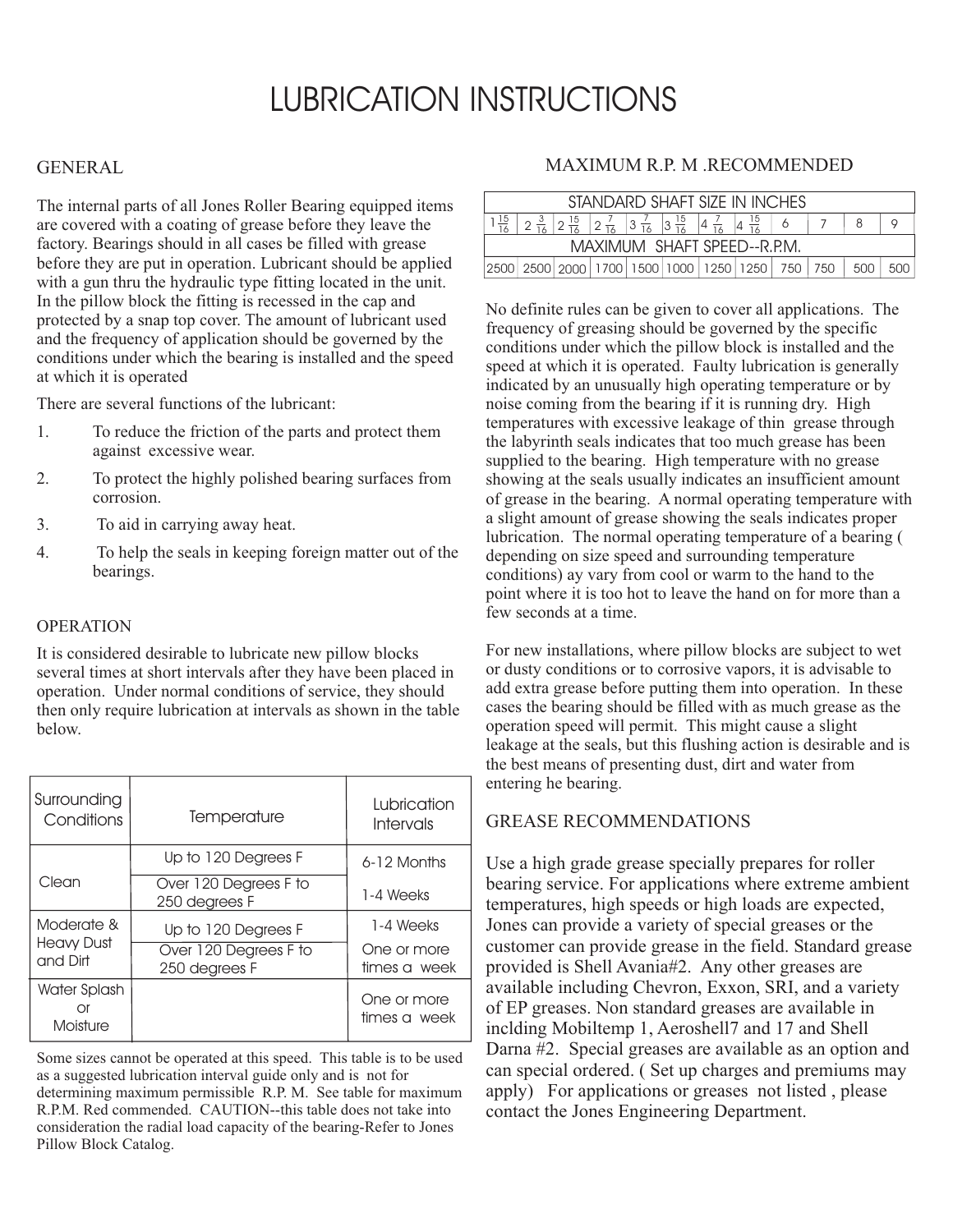

# 1000 Series Extra Heavy Duty



Grease fitting cover.

....*Strcs 1890* 

### FOR PILLOW BLOCK SIZES UP TO AND INCLUDING 3-7/16

Jones Self- Aligning Pillow Blocks Tapered Roller Bearing Equipped

|                | 4<br>5<br>10                | 12<br>$\ominus$<br>9          | 6<br>21    | 14<br>$\overline{2}$ | Euro<br>Eust<br>Eust<br>8<br>Eust<br>7<br>8<br>$\mathbb{R}^{\infty}$<br>16<br>3 |
|----------------|-----------------------------|-------------------------------|------------|----------------------|---------------------------------------------------------------------------------|
|                |                             | 13                            | Parts List |                      |                                                                                 |
|                | Quantity                    |                               | Number     | Quantity             | Description                                                                     |
| Number         | Each<br><b>Pillow Block</b> | Description                   |            | Each<br>Pillow Block |                                                                                 |
| 1              |                             | Adapter Sleeve.               | 9          |                      | Bearing, Housing.                                                               |
| $\mathbf{2}$   |                             | Clamp nut for securing        | 10         |                      | Bearing adjusting cover.                                                        |
|                |                             | adaptor sleeve to shaft.      | 11         |                      | Lock screw for bearing adjust-                                                  |
| $\mathfrak 3$  |                             | Lock Washer for clamp nut     |            |                      | ting cover.                                                                     |
| 4              |                             | Spacer collar.                | $\star$ 12 |                      | Cap.                                                                            |
| 5              |                             | Seal Ring.                    | $\star$ 13 |                      | Base.                                                                           |
| 6              |                             | Clamp seal.                   | 14         | 4                    | Cap bolts.                                                                      |
| $\overline{7}$ |                             | Bearing inner race and roller | 15         | 4                    | Cap bolt lock washers.                                                          |
|                |                             | assembly.                     | 16         |                      | Grease Fitting and bushing.                                                     |
| 8              | $\overline{2}$              | Bearing outer races           | 21         |                      | Grease fitting cover.                                                           |

When ordering a part, always specify the shaft size. This dimension is stamped on the metal tag attached to the bearing cap. The cap and base are machined as a nuit, thus assuring the proper fit with the spherical unit. If a cap or base require replacement both will be furnished with the bolts and lock washers. BE SURE TO SPECIFY EXPANSION OR NON EXPANSION TYPE.

\* Bases for 1 15/16 and 2 3/16 Pillow Blocks will be furnished with 2 slotted bot holes unless otherwise specified.

\* Bases for 2 7/16", 2 15/16" and 3 7/16" Pillow Blocks will be furnished with 4 slotted bolt holes unless otherwise specified.